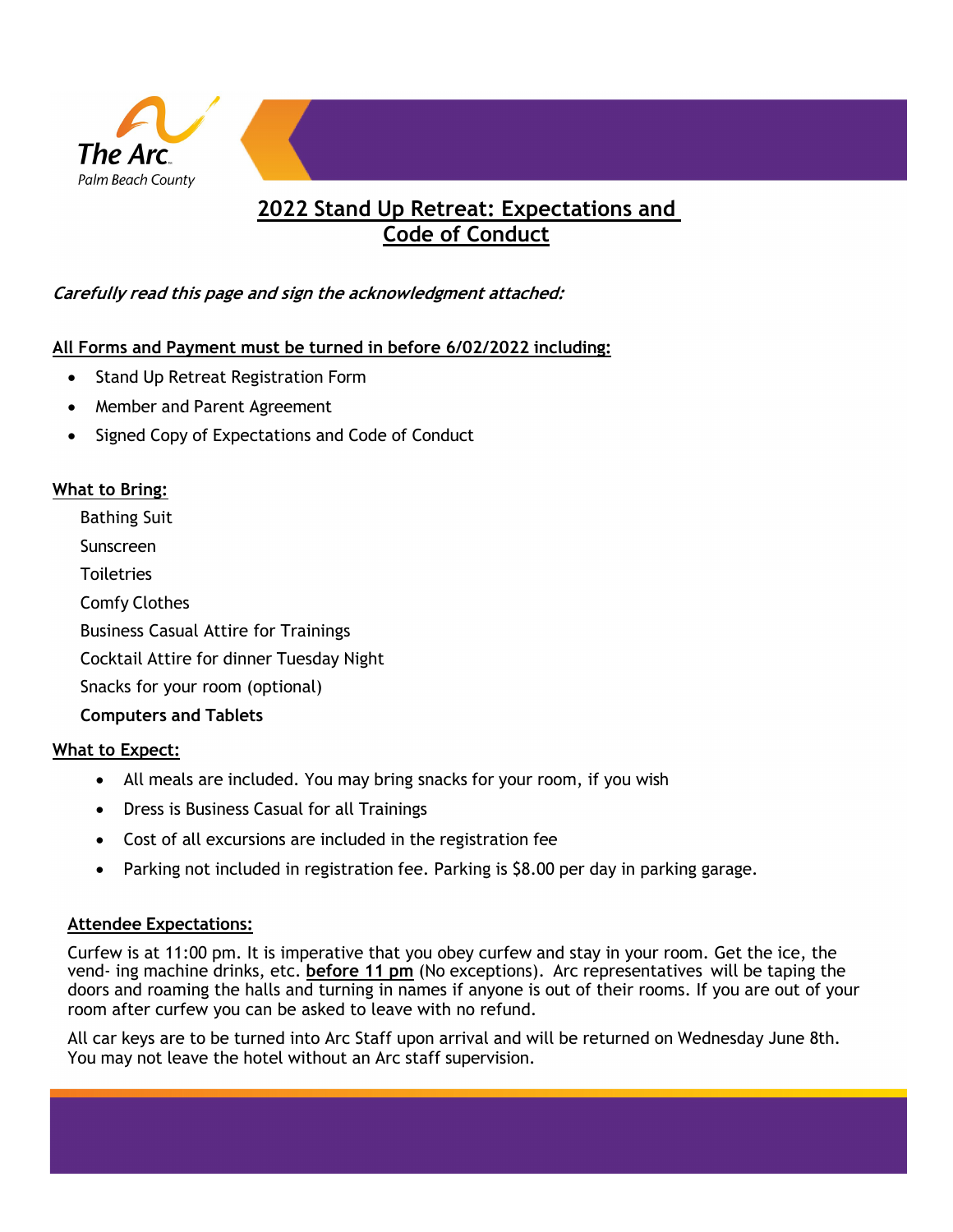

# **Covid-19 Guidelines and Protocol:**

- All hotel guidelines related to Covid-19 protocol are to be observed by Stand-Up members during retreat.
- Masks and hand sanitizer are being provided to Stand Up members with welcome bags.
- During the retreat if anyone feels sick or is experiencing Covid-19 symptoms they will be isolated from the group, and their emergency contact will be alerted to pick them up from the retreat.
- Event space and materials will be sanitized daily.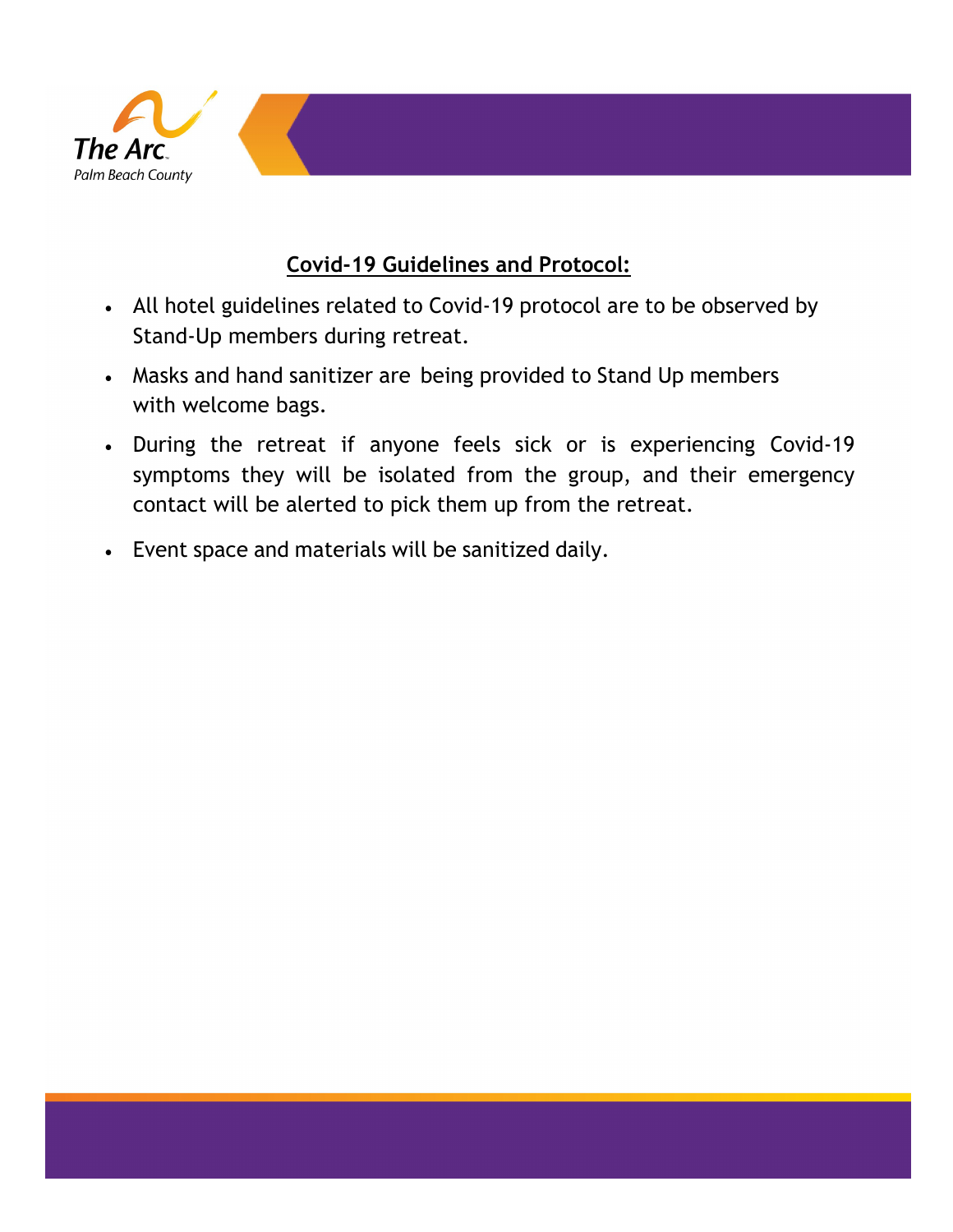

## **2022 Stand Up Retreat: Expectations and Code of Conduct**

I, have read the attached Member Agreement and Code of Conduct. I understand the selection process for membership in the Stand Up. If selected, I will fulfill the obligations required of me as a member.

Member Name: Date:

I, the undersigned parents/guardians of the Member/ Attendee listed above acknowledge that I have reviewed the attached expectations and code of conduct with my child. I acknowledge that members/ attendee are expected to follow Stand Up's expectations and code of conduct for the 2022 Stand Up Retreat.

I give my permission for the participate and I understand and accept all the duties involved in the 2022 Stand Up Retreat. I also understand the financial obligations and am willing to support my child in his/her registration.

Parent Name: Date:

Parent Signature: \_